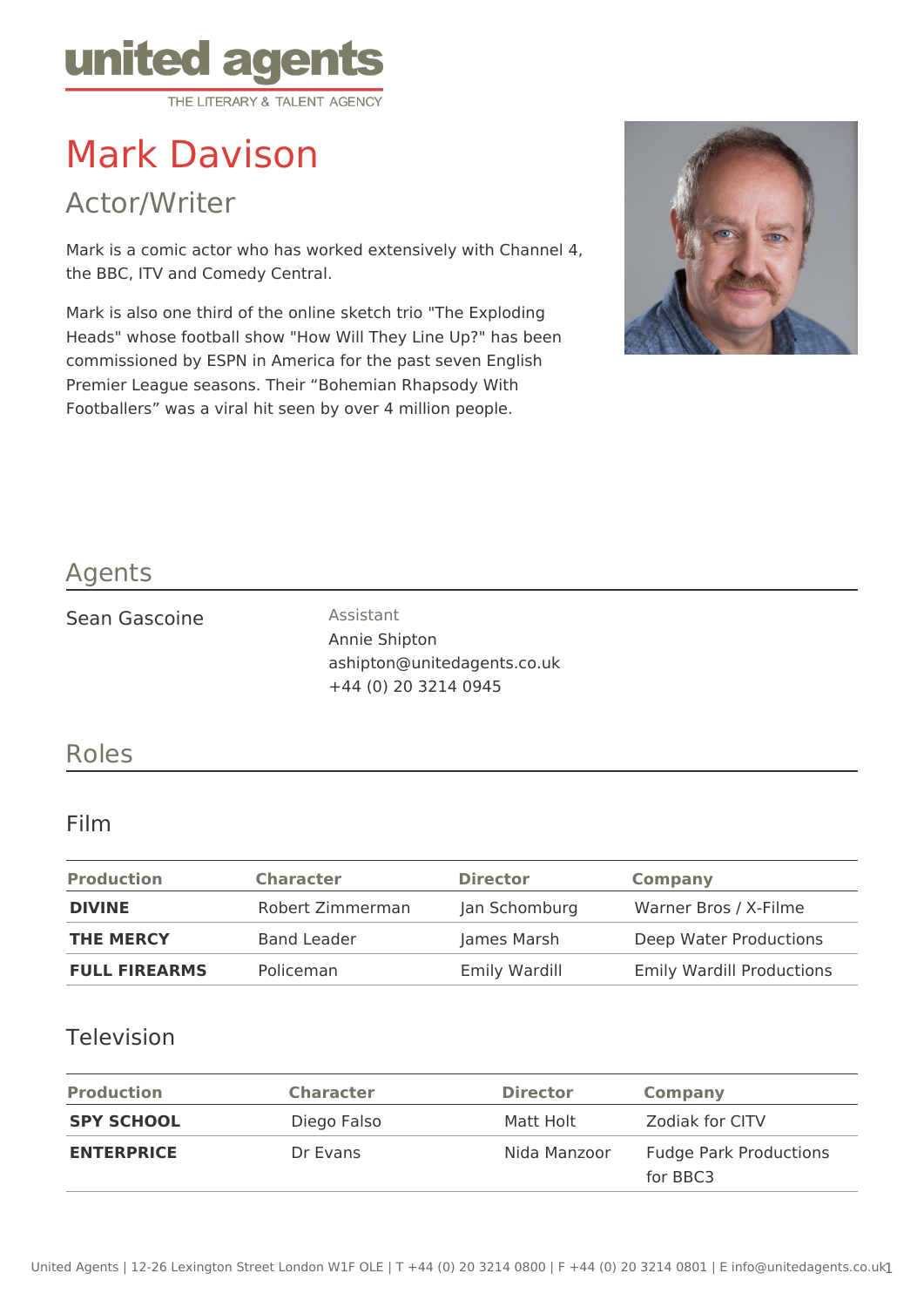| <b>Production</b>                                   | <b>Character</b>                                           | <b>Director</b>       | <b>Company</b>                                 |
|-----------------------------------------------------|------------------------------------------------------------|-----------------------|------------------------------------------------|
| <b>LIVE AND LET LOVE</b>                            | David                                                      |                       | Jennifer Sheridan Roughcut for Sky Shorts      |
| I JUST CALLED TO SAY Man With Book                  |                                                            | Dan Zeff              | <b>Open Mike Productions</b><br>for Sky Shorts |
| <b>STATH</b>                                        | Mike the Landlord                                          | Tom Kingsley          | Roughcut for E4                                |
| <b>DRUNK HISTORY 3</b>                              | Merlin                                                     | <b>Tom McKay</b>      | <b>Tiger Aspect for Comedy</b><br>Central      |
| <b>WITLESS 2</b>                                    | DC Snowberry                                               | Andrew Chaplin        | Objective for BBC                              |
| <b>WITLESS 3</b>                                    | DC Snowberry                                               | Andrew Chaplin        | Objective for BBC3                             |
| <b>BLOODY TRACY (Sky</b><br><b>Halloween Short)</b> | Mark                                                       | Al Campbell           | Guilty Party for Sky Arts                      |
| <b>MORGANA ROBINSON'S</b><br><b>THE AGENCY</b>      | Audience Member #2                                         | <b>Tom McKay</b>      | Happy Tramp for BBC2                           |
| <b>A TWISTED LOAF</b><br><b>CHRISTMAS</b>           | Vicar                                                      | <b>Steve Oram</b>     | Tiger Aspect for Sky                           |
| <b>DRUNK HISTORY II</b>                             | Inspector Dew / Thomas<br>Andrews / Neville<br>Chamberlain | Tom McKay             | <b>Tiger Aspect for Comedy</b><br>Central      |
| <b>WITLESS</b>                                      | DC Snowberry                                               | Andrew Chaplin        | Objective for BBC                              |
| <b>PLEBS III</b>                                    | Lucian                                                     | Sam Leifer            | Rise for ITV2                                  |
| <b>DRIFTERS III</b>                                 | Sir Percy Macdonald                                        | Al Campbell           | Bwark for E4                                   |
| <b>CHEWING GUM</b>                                  | Jethro                                                     | <b>Tom Marshall</b>   | Retort / E4                                    |
| <b>FROM THE CRADLE TO</b><br><b>THE GRAVE</b>       | <b>Insurance Man</b>                                       | Sandy Johnson         | <b>ITV Productions/BBC2</b>                    |
| <b>DRUNK HISTORY</b>                                | Royal Doctor/Roger the<br>Farmer                           | <b>Tom McKay</b>      | <b>Tiger Aspect for Comedy</b><br>Central      |
| <b>VICIOUS II</b>                                   | Foreign Baker                                              | Ed Bye                | Brown Eyed Boy for ITV                         |
| <b>BROTHERHOOD</b>                                  | <b>Boat Guy</b>                                            | Dominic<br>Brigstocke | <b>Big Talk for Comedy</b><br>Central          |
| <b>CUCKOO</b>                                       | Elder Quaker                                               | <b>Ben Taylor</b>     | Roughcut for BBC 3                             |
| <b>TOP COPPERS</b>                                  | Cllive                                                     | Cein<br>McGillicuddy  | Roughcut for BBC 3                             |
| <b>THE MIMIC</b>                                    | Customer                                                   | Kieron Hawkes         | Running Bare for Channel<br>4                  |
| <b>TOAST OF LONDON</b>                              | Man on Golf Course                                         | Michael<br>Cumming    | Objective for Channel 4                        |
| Jamie Demetriou's Blaps Various                     |                                                            | Andrew Gaynord        | Roughcut for E4                                |
| <b>KERRY</b>                                        | Various                                                    | Andrew Chaplin        | Objective for BBC3                             |
| THE DOCTOR BROWN<br><b>SHOW</b>                     | Various                                                    |                       | Andrew Gaynord Eyeworks for Channel 4          |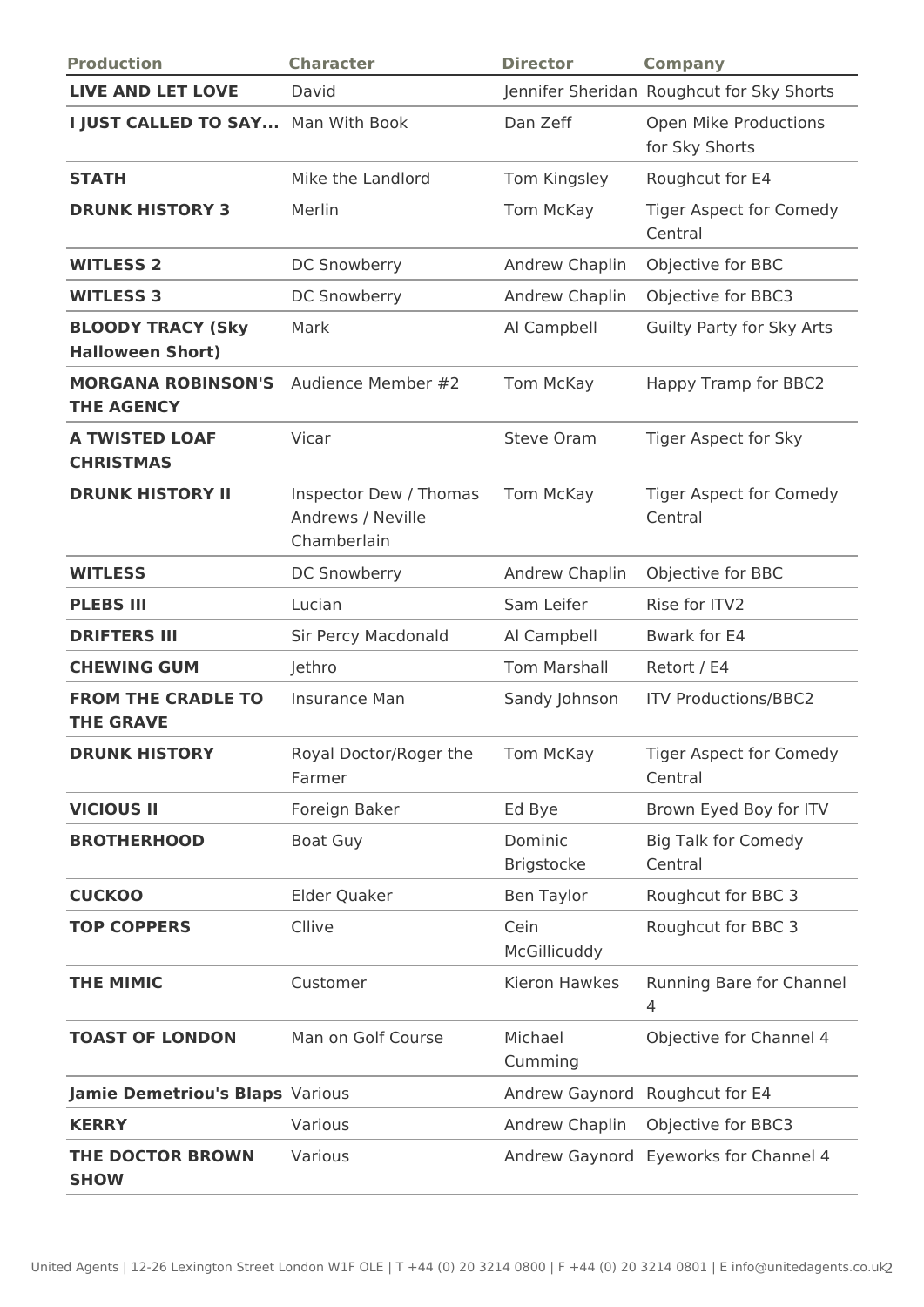| <b>Production</b> | <b>Character</b>                                            | <b>Director</b> | <b>Company</b>  |
|-------------------|-------------------------------------------------------------|-----------------|-----------------|
| <b>ROADKILL</b>   | Ed, Omega General. Lead Pat Schulenberg<br>role, 6 episodes |                 | <b>Baby Cow</b> |
| <b>THE BLURB</b>  | Various                                                     | Ben Tonge       | Ginx TV         |
| <b>DOCTORS</b>    | Edward Mayhew - Lead<br>Role                                | Nick Cohen      | BBC1            |
| <b>MY HERO</b>    | Testicle Man                                                | John Stroud     | BBC1            |

# Stage

| <b>Production</b>                  | <b>Character</b>          | <b>Director</b> | Company                                                               |
|------------------------------------|---------------------------|-----------------|-----------------------------------------------------------------------|
| <b>GRAEME OF</b><br><b>THRONES</b> | Paul                      | Sam Bailey      | <b>RIP Productions</b>                                                |
| <b>THE STOOGE</b>                  | Lawrence 'Larry'<br>Eages | Jamie Firth     | Boon Dog Theatre for Tristan Bates<br>Theatre. Written by Lucy Roslyn |

## **Other**

| <b>Production</b>                                         | <b>Character</b>                        | <b>Director</b>        | <b>Company</b>                            |
|-----------------------------------------------------------|-----------------------------------------|------------------------|-------------------------------------------|
| <b>FOOTBALLLAND PODCAST</b>                               | Mark, Chief Fairground<br>Ride Engineer | The Exploding<br>Heads | The Exploding Heads                       |
| <b>BALLSUPSKI (24 Episodes)</b>                           | <b>Ian Fiveankles</b>                   | Exploding<br>Heads     | <b>ESPN</b>                               |
| <b>FIFA 19</b><br><b>INTERCONTINENTAL CUP</b><br>(PARIS)  | <b>Ian Fiveankles</b>                   |                        | Cyprian Ziabski ESL / Fox Sports          |
| <b>MAKING FRIENDS</b>                                     | Mo                                      | Chris Vincze           | Oliver's Island /<br><b>Square Cherry</b> |
| <b>BEHIND THE BALLS</b><br>(Internet)                     | Various                                 | Ryan Baxter            | <b>Guardian Online</b>                    |
| <b>WAR WORM (Internet)</b>                                | <b>British Major</b>                    | Simon Balch            | <b>Ballista for BBC</b><br>Learning       |
| <b>WINTER LYMPICCS</b><br>(Internet)                      | Mark                                    | Mark Davison           | <b>Exploding Heads</b>                    |
| <b>WORLDOF WEIRD: SHARK</b><br><b>IN A JAR (Internet)</b> | Squire                                  | Mat Laroche            | <b>Dragonfly Films</b>                    |
| <b>HOW WILL THEY LINE UP?</b><br>(Internet)               | <b>lan Fiveankles</b>                   | <b>Ben Tonge</b>       | <b>ESPN</b>                               |
| <b>PARTING GIFT (Internet)</b>                            | Mr Hardy                                |                        | Pat Schulenburg Owyn & Co for The<br>Poke |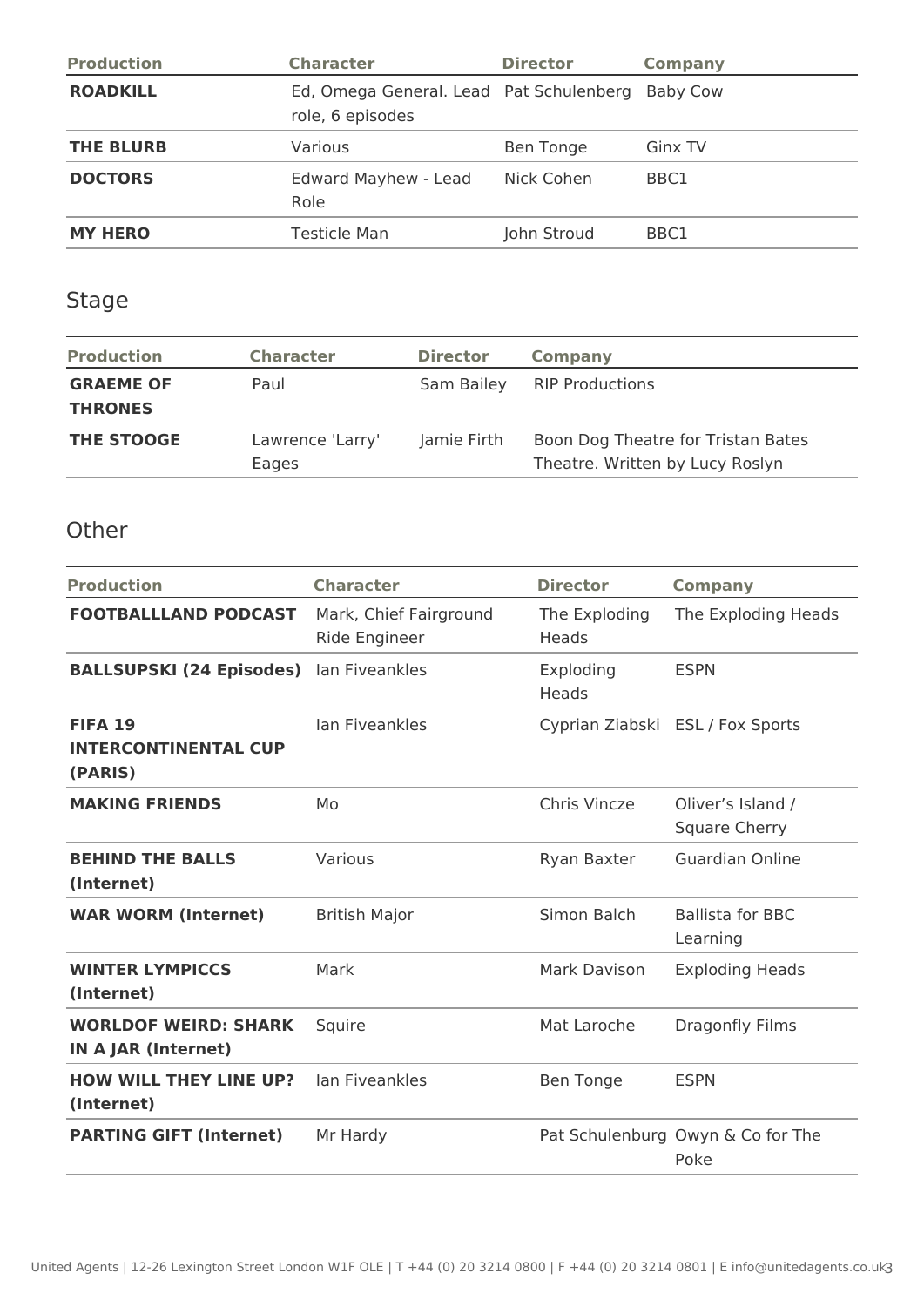| <b>Production</b>                                             | <b>Character</b>               | <b>Director</b>               | <b>Company</b>                                                  |
|---------------------------------------------------------------|--------------------------------|-------------------------------|-----------------------------------------------------------------|
| "LEFT OUT" (Internet)                                         | Mark                           | Dermot<br>Canterbury          | Hunka Wunda                                                     |
| <b>BAD PHOTO (Internet)</b>                                   | Chris                          | Dermot<br>Canterbury          | Hunka Wunda                                                     |
| <b>ONE DAY (Short Film)</b>                                   | Kevin                          | Keith Gubbins                 | Jam Productions                                                 |
| <b>BABY DOLL (Internet)</b>                                   | Guy                            | Pat<br>Schulenburg            | Hunka Wunda                                                     |
| <b>CARAMEL: KILLER CV</b><br>(Internet)                       | Interviewer                    | Joe Grace                     | <b>Hattrick for Bad Teeth</b>                                   |
| <b>HOW TO MAKE A VIRAL</b><br>(Internet)                      | Mark                           | Dermot<br>Canterbury          | Hunka Wunda                                                     |
| THE INTERNET: A<br><b>WARNING FROM HISTORY</b><br>(Internet)  |                                | Tom Levinge                   | The Poke                                                        |
| <b>ADAM HESS HAPPENINGS</b><br>(Internet)                     | Adam's Dad                     | Dipak Patel                   | <b>BBC Comedy Online</b>                                        |
| <b>ABOUT SHAKESPEARE</b><br>(Internet)                        | Macbeth/Caliban/Peter<br>Jones | Matt Holt                     | Somethin' Else<br><b>Productions for BBC</b><br><b>Bitesize</b> |
| <b>THE 12 PENALTIES OF</b><br><b>CHRISTMAS (Internet)</b>     | Mark                           | <b>Ben Tonge</b>              | <b>Exploding Heads</b>                                          |
| <b>MAGICAL PLACE (Internet)</b>                               | Inappropriate Flatmate         | Andrew<br>Gaynord             | Eyeworks for BBC<br>Online                                      |
| <b>CAKE ON THE DESK</b><br>(Internet)                         | Mark                           | Andrew<br>Gaynord             | Eyeworks for BBC<br>Online                                      |
| <b>THIS IS IT (Internet)</b>                                  | Gynaecologist                  | Andrew<br>Gaynord             | Eyeworks for BBC<br>Online                                      |
| <b>MR SUSAN'S "CHEEKY</b><br><b>FLIPPIN' NICE" (Internet)</b> | Mr Susan - 3 Episodes          | Simon Balch /<br>Donal Coonan | Channel Alright                                                 |
| <b>STARTER MAN (Internet)</b>                                 | <b>Starter Man</b>             | Donal Coonan                  | Channel Alright                                                 |
| <b>KEITH THE MAGIC</b><br><b>HOMELESS (Internet)</b>          | Keith                          | <b>Ben Tonge</b>              | The Wiginsons                                                   |
| <b>MILK (Internet)</b>                                        | Husband                        |                               | Pat Schulenberg rathergood.com                                  |
| <b>FIFA 13 NEW FEATURES</b><br><b>TRAILER (Internet)</b>      | Mark                           | <b>Ben Tonge</b>              | The Exploding Heads                                             |
| <b>THE 'LYMPICS ARE</b><br><b>COMING (Internet)</b>           | Mark                           | <b>Ben Tonge</b>              | The Exploding Heads                                             |
| <b>DR BROWN'S BLAPS</b><br>(Internet)                         | Various - 2 Episodes           | Andrew<br>Gaynord             | <b>Eyeworks for Channel</b><br>4                                |